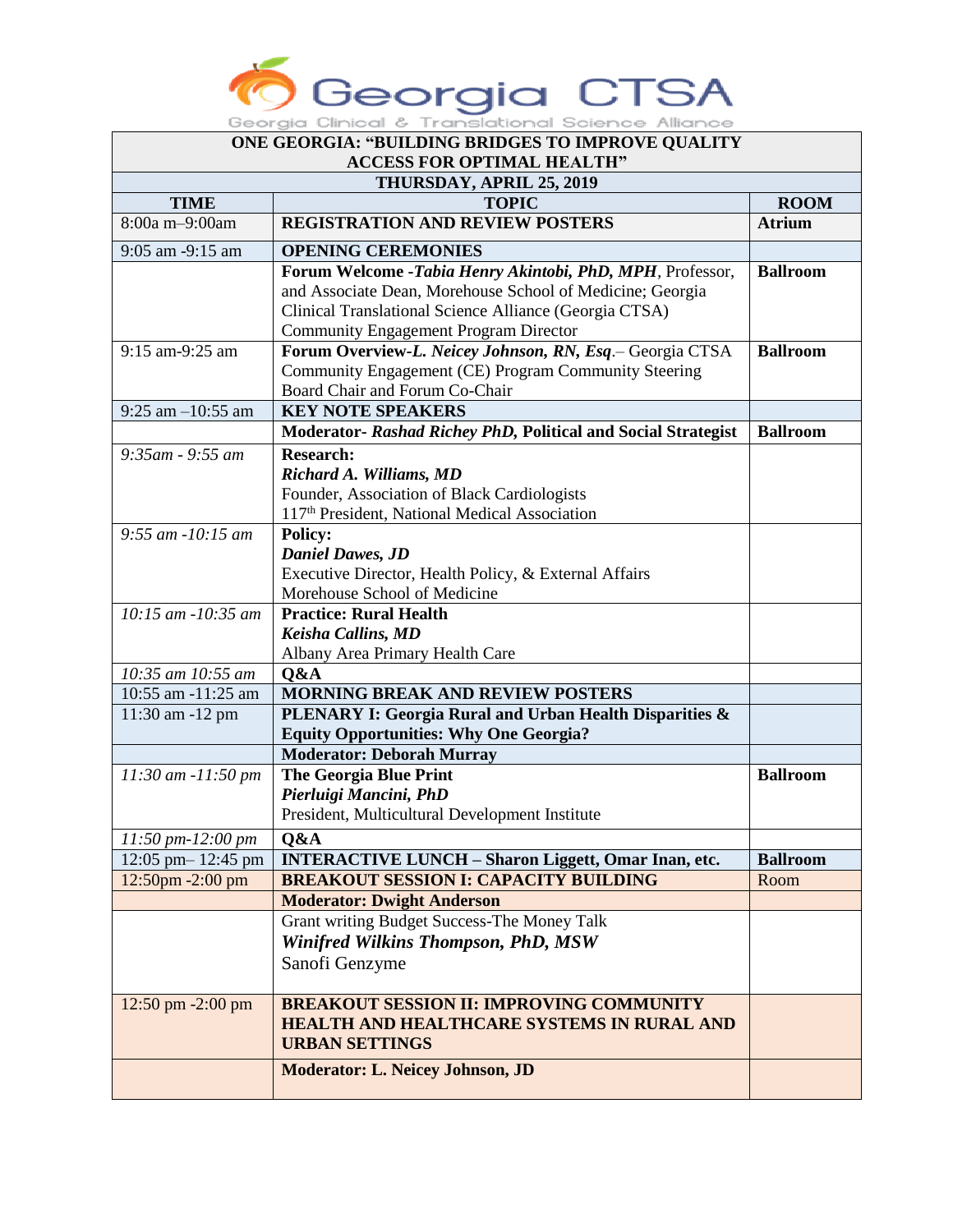

|                       | The Unique Role of Federally Qualified Health Centers<br>Theresa Jacobs, MD, FAAFP<br><b>Site Director</b>                                                                | Room |
|-----------------------|---------------------------------------------------------------------------------------------------------------------------------------------------------------------------|------|
|                       | <b>Oakhurst Medical Center</b>                                                                                                                                            |      |
|                       | <b>Integration and Leadership of Community Health Workers</b><br>Christine J. Wiggins, MS, CHES <sup>®</sup><br>Georgia Department of Public Health                       |      |
|                       | Our Commitment to Improving the Health of all Georgians<br>Gary D. Nelson, PhD<br><b>President of the Healthcare Georgia Foundation</b>                                   |      |
| 12:50 pm -2:00-pm     | <b>BREAKOUT SESSION III: COMMUNITY-ACADEMIC</b><br><b>PARTNERSHIP CAPACITY BUILDING:</b>                                                                                  |      |
|                       | <b>Moderator: Sharon Liggett</b>                                                                                                                                          |      |
|                       | <b>Community-Academic Evaluation Partnerships in Practice</b>                                                                                                             | Room |
|                       | <b>Latrice Rollins, PhD, MSW</b><br><b>Assistant Director, Evaluation Prevention Research Center</b><br><b>Associate Professor</b><br>Morehouse School of Medicine        |      |
|                       | <b>Thomas Cotton</b>                                                                                                                                                      |      |
|                       | Metropolitan Atlanta Neighborhood Planning Unit Resident                                                                                                                  |      |
| $2:50$ pm $- 4:00$ pm | <b>BREAKOUT SESSION IV: COMMUNITY-</b><br><b>ACADEMIC PARTNERSHIP CAPACITY BUILDING</b>                                                                                   |      |
|                       | <b>Moderator: Yvonne Perdue</b>                                                                                                                                           |      |
|                       | <b>Community-based Participatory Research</b><br>LaShawn Hoffman                                                                                                          | Room |
|                       | Principal, Hoffman and Associates<br>Morehouse School of Medicine Prevention Research Center<br><b>Community Coalition Board Chair</b><br><b>Darrell Sabbs</b>            |      |
|                       | <b>Phoebe Putney Memorial Hospital</b>                                                                                                                                    |      |
| $2:50$ pm $-4:00$ pm  | <b>BREAKOUT SESSION V: EXPLORING COMMUNITY</b><br><b>ENGAGED ADVANCES IN MOBILE HEALTH</b>                                                                                |      |
|                       | <b>Moderator, Herman Taylor, PhD, MPH</b>                                                                                                                                 |      |
|                       | <b>Wearable Technologies</b><br><b>Omer Inan, PhD</b><br><b>Associate Professor</b><br>School of Electronical and Computer Engineering<br>Georgia Institute of Technology |      |
|                       | <b>Mobile Health Innovations</b><br>Gary Clifford, PhD<br>Interim Chair, Dept. of Biomedical Informatics, Emory University                                                |      |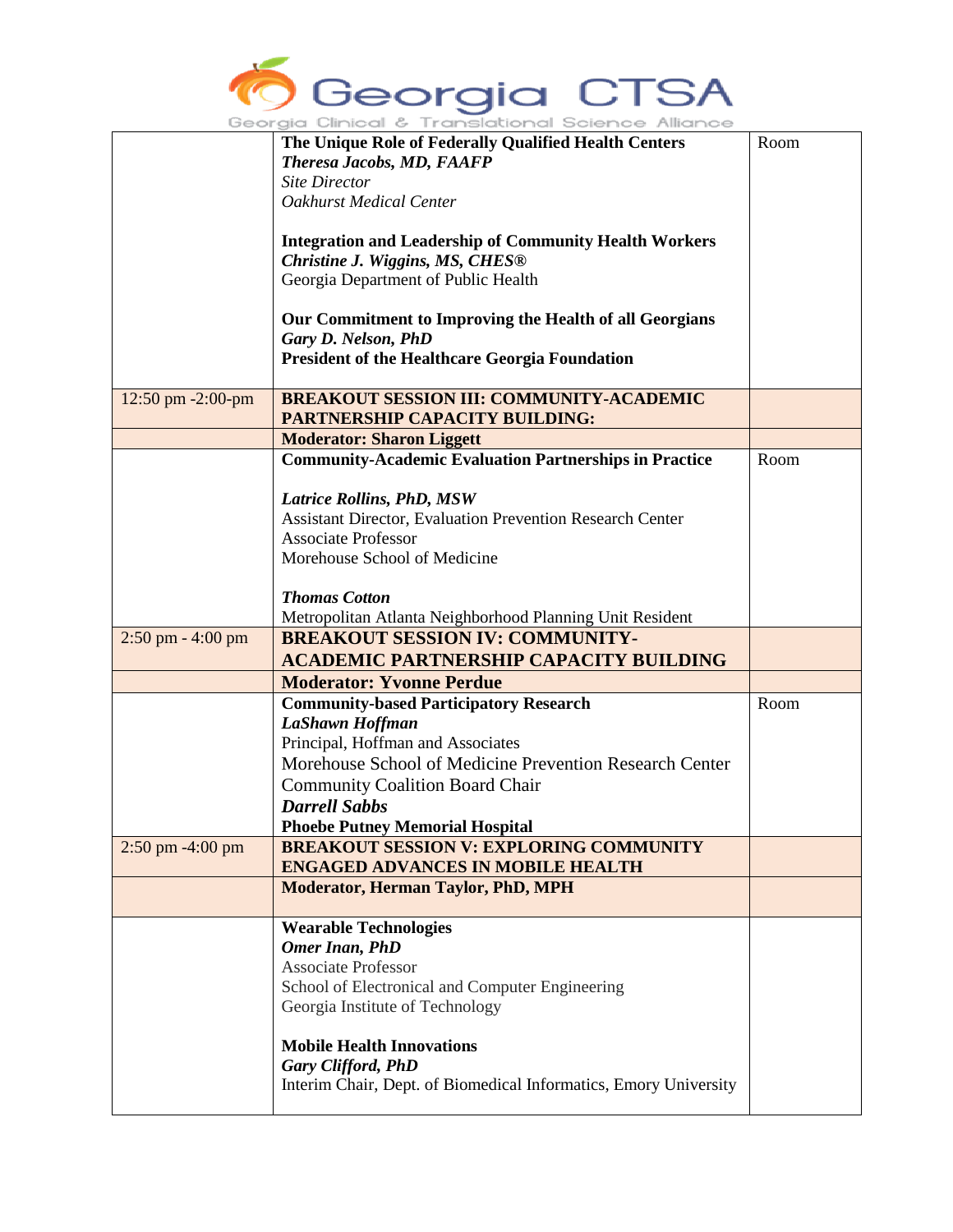

|                                     | Associate Prof. of Biomedical Informatics & Biomedical           |                 |
|-------------------------------------|------------------------------------------------------------------|-----------------|
|                                     | Engineering                                                      |                 |
|                                     |                                                                  |                 |
|                                     | <b>Community Engagement in Industry Technologies</b>             |                 |
|                                     | Lucienne Ide, MD, PhD                                            |                 |
|                                     | Founder and Chair, RIMIDI                                        |                 |
|                                     |                                                                  |                 |
| $2:50 \text{ pm } -4:00 \text{ pm}$ | <b>COMMUNITY-ACADEMIC PARTNERSHIP CAPACITY</b>                   |                 |
|                                     | <b>BUILDING: BREAKOUT SESSION VI</b>                             |                 |
|                                     | <b>MODERATOR: Tabia Akintobi</b>                                 |                 |
|                                     | <b>Community-Academic Evaluation Partnerships in Practice</b>    | Room            |
|                                     |                                                                  |                 |
|                                     | <b>Latrice Rollins, PhD, MSW</b>                                 |                 |
|                                     | <b>Assistant Director, Evaluation Prevention Research Center</b> |                 |
|                                     | <b>Associate Professor</b>                                       |                 |
|                                     |                                                                  |                 |
|                                     | Morehouse School of Medicine                                     |                 |
|                                     |                                                                  |                 |
|                                     | <b>Thomas Cotton</b>                                             |                 |
|                                     | Metropolitan Atlanta Neighborhood Planning Unit Resident         |                 |
|                                     |                                                                  |                 |
|                                     | PLENARY II-IMPROVING COMMUNITY HEALTH AND                        |                 |
|                                     | <b>HEALTHCARE SYSTEMS IN RURAL AND URBAN</b>                     |                 |
|                                     | <b>SETTINGS</b>                                                  |                 |
|                                     |                                                                  |                 |
|                                     |                                                                  |                 |
| $4:05$ pm $-4:45$ pm                | <b>Sheila Pierce, MPA</b>                                        | <b>Ballroom</b> |
|                                     | Georgia State Department of Public Health                        |                 |
|                                     |                                                                  |                 |
|                                     | State of Rural Health (Representative)                           |                 |
|                                     |                                                                  |                 |
| $4:50 \text{ pm} - 5:00 \text{ pm}$ | <b>WRAP-UP</b>                                                   | <b>Ballroom</b> |
|                                     |                                                                  |                 |

| <b>FRIDAY, APRIL 26, 2019</b> |                                                              |                 |  |
|-------------------------------|--------------------------------------------------------------|-----------------|--|
| <b>TIME</b>                   | <b>TOPIC</b>                                                 | <b>ROOM</b>     |  |
| $8:00$ am $-8:30$ am          | <b>REGISTRATION AND REVIEW POSTERS</b>                       |                 |  |
| $8:35$ am – $8:45$ am         | <b>Welcome/ Overview of the day</b>                          | <b>Ballroom</b> |  |
|                               | <b>Deborah Murray EdD</b>                                    |                 |  |
|                               | Associate Dean for Extension and Outreach                    |                 |  |
|                               | College of Family and Consumer Sciences                      |                 |  |
|                               | Georgia CTSA CE Co-Director                                  |                 |  |
| 8 45 am-10:00 am              | PLENARY III-A RURAL AND URBAN EPIDEMIC AND                   |                 |  |
|                               | <b>RESPONSE-THE OPIOID CRISIS</b>                            |                 |  |
|                               | Moderator-Rowena Elliott, PhD, Associate Clinical Professor, | <b>Ballroom</b> |  |
|                               | Emory University School of Nursing, Georgia CTSA CE Co-      |                 |  |
|                               | Director                                                     |                 |  |